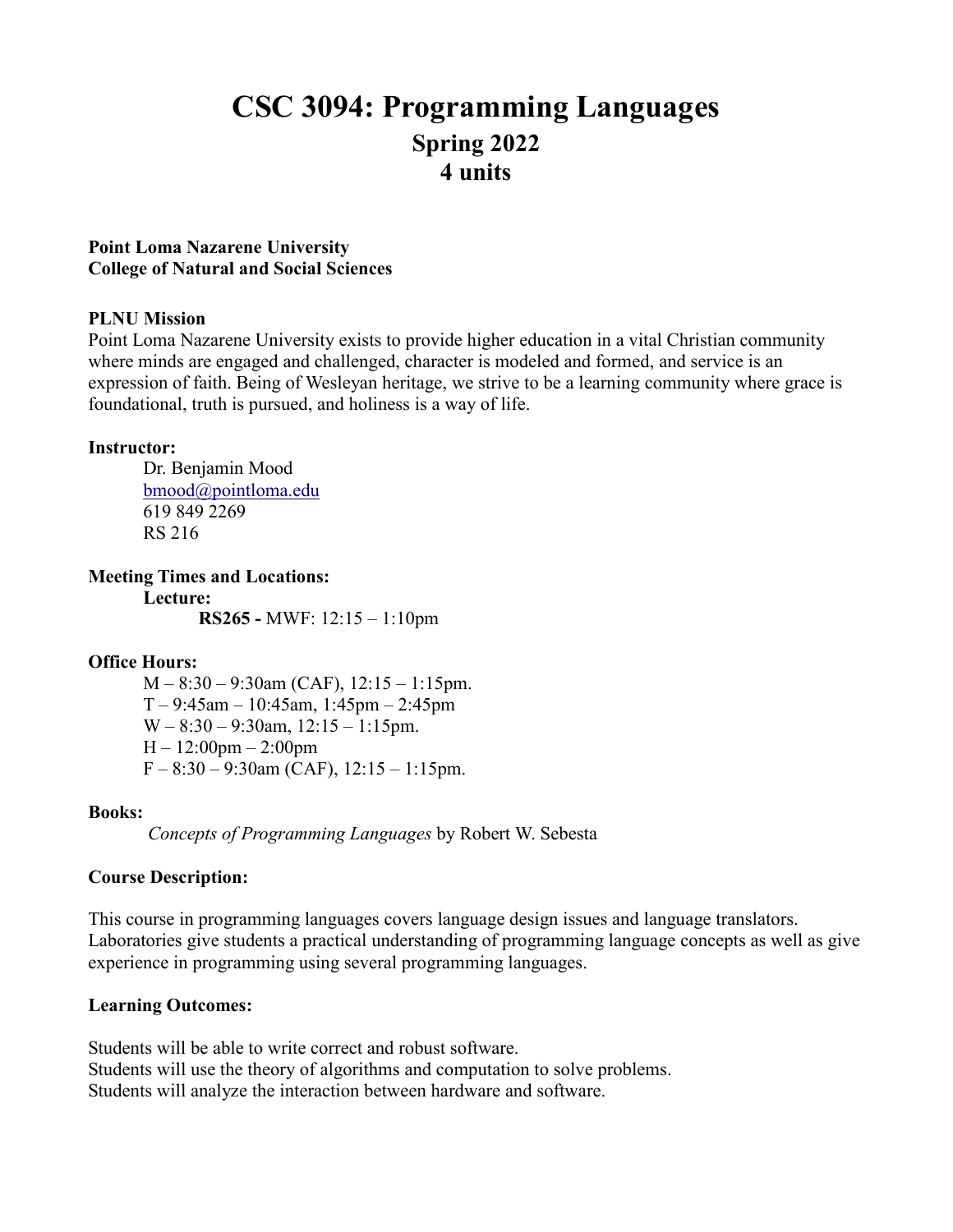#### **Department Mission:**

The Mathematical, Information, and Computer Sciences department at Point Loma Nazarene University is committed to maintaining a curriculum that provides its students with the tools to be productive, the passion to continue learning, and Christian perspectives to provide a basis for making sound value judgments.

#### **Additional Course Information:**

**Missed Classes:** Homework/Quizzes/Exams missed due to PLNU excused absences (i.e., sports teams, choirs, etc), can be made up. Missed Quizzes/Exams/etc. due to emergencies can be made up once the dean of students informs Dr. Mood that PLNU has approved the reason. Non-emergency missed exams will result in a zero. It is the student's responsibility to inform the professor of when they will be gone. Missed class activities, which are due to a non-dean of students approved-emergency situation, will result in a zero.

**Project:** The best way to truly understand what goes on in a compiler and a lot of techniques in programming languages is to write and explore code for a compiler. To that end, each student will be implementing a compiler partially in Java and mostly in  $C++$  as a semester long project.

For C++ components, your code should work with the make file provided w/G++. (Note: some IDE's code will not compile with  $G++$ ). You will be given a makefile that must actually make your program compile for each section of the compiler.

No part is meant to be done in one sitting or on one day.

**Other Assignments:** There will be other assigned assignments during class. They will be due 1 week from the time they are given out. In these assignments, you will get to explore other programming language concepts.

**Cheating:** Unless otherwise noted, talking and working with fellow students to understand concepts is OK. However, copying code from another student (or giving your code to another student) is not acceptable and will result in a staggering penalty of -100% on whatever assignment/exam it was. Although sharing code seems a "nice" to help a friend, the penalty applies to all involved. **Do not share your code with anymore. Do not let someone look at your code.** If you use online resources, you must site the direct URLs in the labs you turn in.

### **Grading:**

| 35% |
|-----|
| 15% |
| 25% |
| 25% |
|     |

Grading scale  $93 - 100\%$  A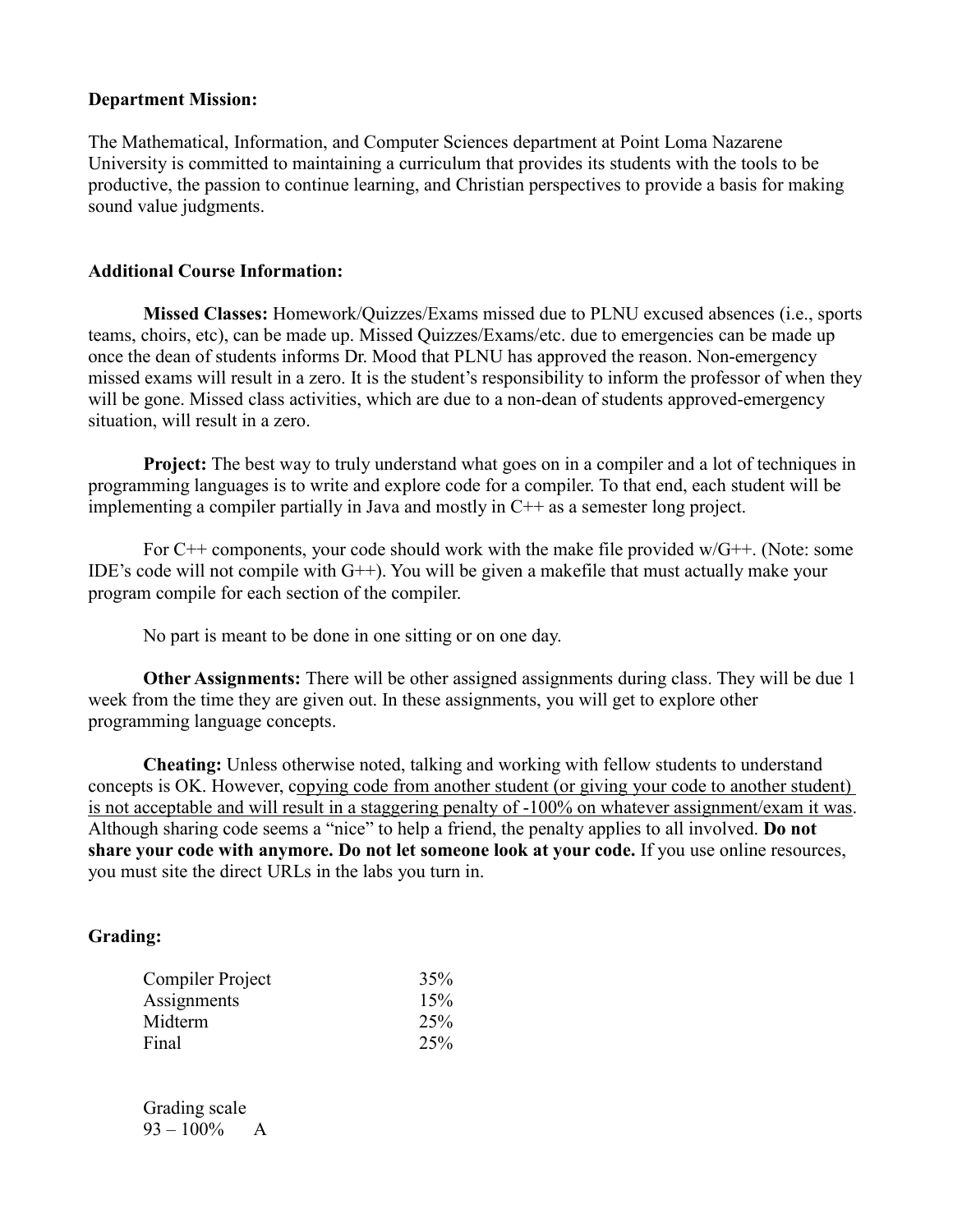| $90 - 92\%$ | $A -$        |
|-------------|--------------|
| $87 - 89\%$ | $B+$         |
| $83 - 86\%$ | B            |
| $80 - 82%$  | B-           |
| $77 - 79%$  | C+           |
| $73 - 76%$  | $\mathbf C$  |
| $70 - 72%$  | С-           |
| $67 - 69\%$ | $1) +$       |
| $63 - 67\%$ | D            |
| $60 - 62\%$ | $D-$         |
| $0 - 59\%$  | $\mathbf{F}$ |

## **PLNU Policies**

### **STATE AUTHORIZATION**

State authorization is a formal determination by a state that Point Loma Nazarene University is approved to conduct activities regulated by that state. In certain states outside California, Point Loma Nazarene University is not authorized to enroll online (distance education) students. If a student moves to another state after admission to the program and/or enrollment in an online course, continuation within the program and/or course will depend on whether Point Loma Nazarene University is authorized to offer distance education courses in that state. It is the student's responsibility to notify the institution of any change in his or her physical location. Refer to the map on [State Authorization](https://www.pointloma.edu/offices/office-institutional-effectiveness-research/disclosures) to view which states allow online (distance education) outside of California.

### **PLNU COPYRIGHT POLICY**

Point Loma Nazarene University, as a non-profit educational institution, is entitled by law to use materials protected by the US Copyright Act for classroom education. Any use of those materials outside the class may violate the law.

### **CREDIT HOUR**

In the interest of providing sufficient time to accomplish the stated course learning outcomes, this class meets the PLNU credit hour policy for an 4 unit class delivered over 15 weeks. Specific details about how the class meets the credit hour requirements can be provided upon request.

### **PLNU ACADEMIC HONESTY POLICY**

Students should demonstrate academic honesty by doing original work and by giving appropriate credit to the ideas of others. Academic dishonesty is the act of presenting information, ideas, and/or concepts as one's own when in reality they are the results of another person's creativity and effort. A faculty member who believes a situation involving academic dishonesty has been detected may assign a failing grade for that assignment or examination, or, depending on the seriousness of the offense, for the course. Faculty should follow and students may appeal using the procedure in the university Catalog. See [Academic Policies](https://catalog.pointloma.edu/content.php?catoid=52&navoid=2919#Academic_Honesty) for definitions of kinds of academic dishonesty and for further policy information.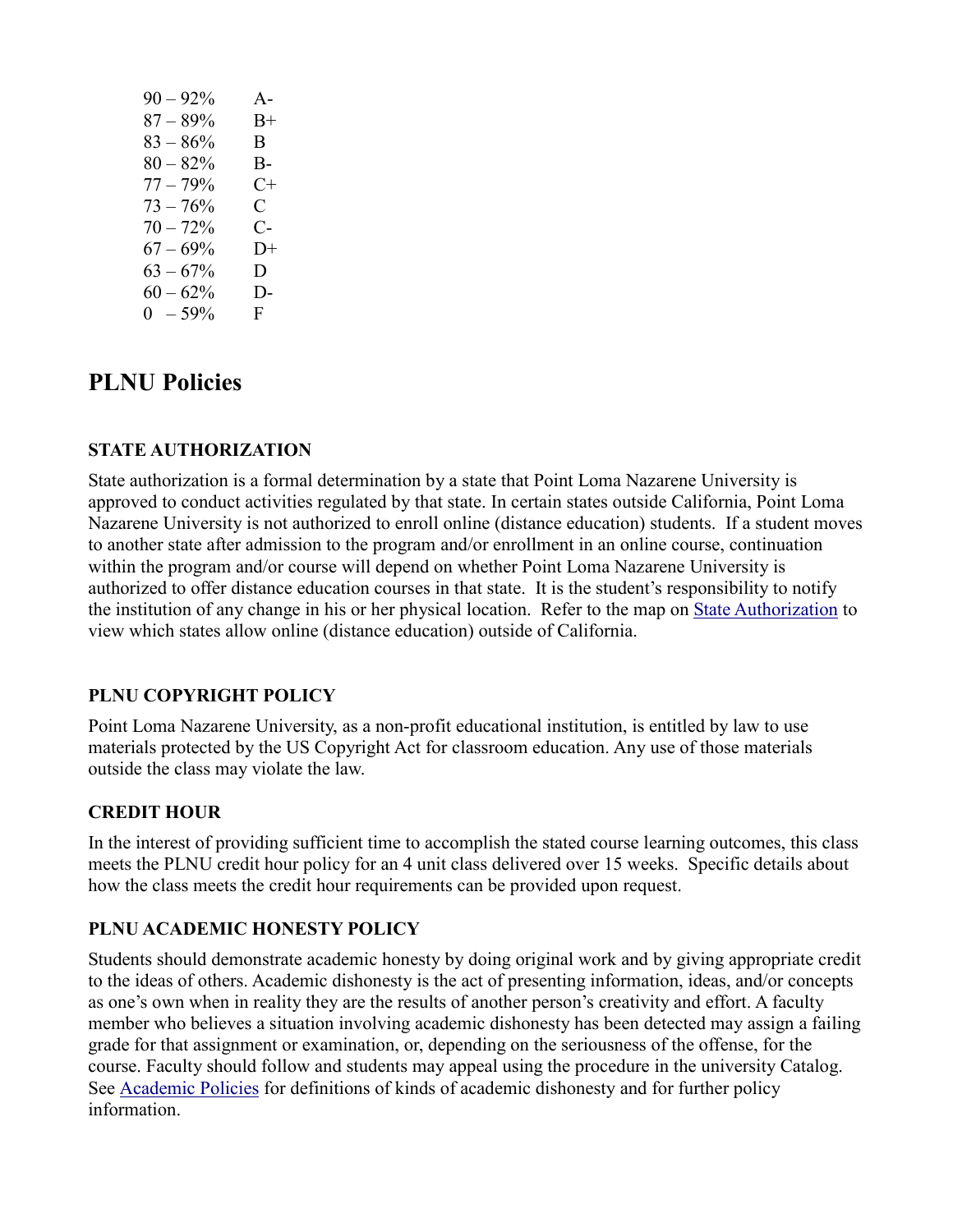### **PLNU ACADEMIC ACCOMMODATIONS POLICY**

PLNU is committed to providing equal opportunity for participation in all its programs, services, and activities. Students with disabilities may request course-related accommodations by contacting the Educational Access Center (EAC), located in the Bond Academic Center [\(EAC@pointloma.edu](mailto:EAC@pointloma.edu) or 619- 849-2486). Once a student's eligibility for an accommodation has been determined, the EAC will issue an academic accommodation plan ("AP") to all faculty who teach courses in which the student is enrolled each semester.

PLNU highly recommends that students speak with their professors during the first two weeks of each semester/term about the implementation of their AP in that particular course and/or if they do not wish to utilize some or all of the elements of their AP in that course.

Students who need accommodations for a disability should contact the EAC as early as possible (i.e., ideally before the beginning of the semester) to assure appropriate accommodations can be provided. It is the student's responsibility to make the first contact with the EAC.

### **PLNU ATTENDANCE AND PARTICIPATION POLICY**

Attendance is expected at each class session. In the event of an absence you are responsible for the material covered in class and the assignments given that day.

Regular and punctual attendance at all class sessions is considered essential to optimum academic achievement. If the student is absent for more than 10 percent of class sessions, the faculty member will issue a written warning of de-enrollment. If the absences exceed 20 percent, the student may be deenrolled without notice until the university drop date or, after that date, receive the appropriate grade for their work and participation.

### **CLASS ENROLLMENT**

It is the student's responsibility to maintain his/her class schedule. Should the need arise to drop this course (personal emergencies, poor performance, etc.), the student has the responsibility to follow through (provided the drop date meets the stated calendar deadline established by the university), not the instructor. Simply ceasing to attend this course or failing to follow through to arrange for a change of registration (drop/add) may easily result in a grade of F on the official transcript.

### **FINAL EXAM**

The final exam date and time is set by the university at the beginning of the semester and may not be changed by the instructor. This schedule can be found on the university website and in the course calendar. No requests for early examinations will be approved. Only in the case that a student is required to take three exams during the same day of finals week, is an instructor authorized to consider changing the exam date and time for that particular student.

### **SPIRITUAL CARE**

Please be aware PLNU strives to be a place where you grow as whole persons. To this end, we provide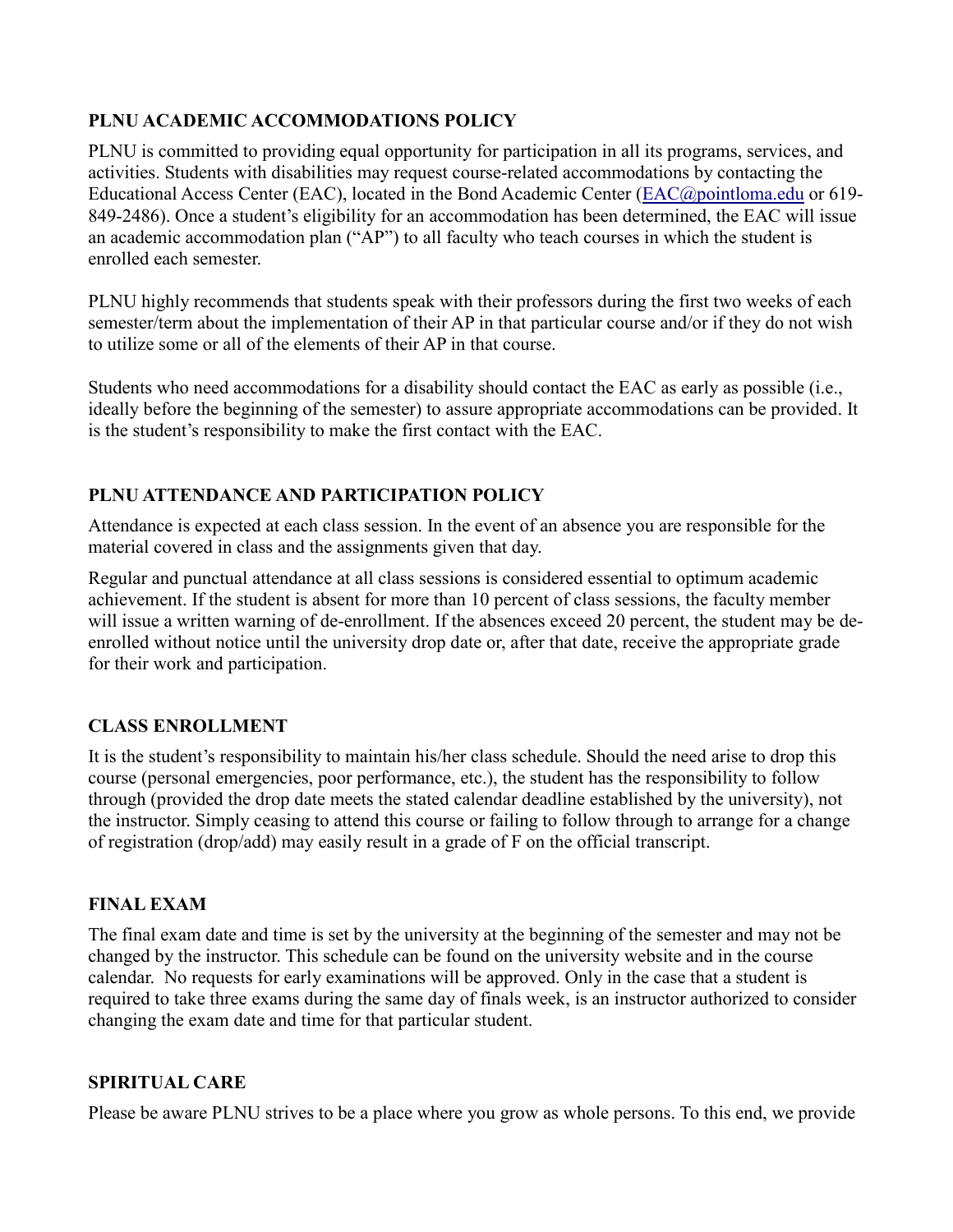resources for our students to encounter God and grow in their Christian faith.

If students have questions, a desire to meet with the chaplain or have prayer requests you can contact the Office of Spiritual Development.

### **Tentative Schedule**

| Monday                                                    | Tuesday                                                   | Wednesday                                                                  | Thu | Friday                                                                          |
|-----------------------------------------------------------|-----------------------------------------------------------|----------------------------------------------------------------------------|-----|---------------------------------------------------------------------------------|
| Jan: 10                                                   | 11:<br>Bytecode &<br>Interpreter<br>& compiler<br>project | 12:<br>Interpreter QA<br>/ lab day                                         | 13: | 14<br>Chapter 1                                                                 |
| 17 (no classes)                                           | 18                                                        | 19<br>Chapter 2                                                            | 20  | 21<br>Chapter 2                                                                 |
| 24<br>DFA/REGX/CFG/P<br>DA/Turing<br>Machines             | 25                                                        | 26<br>DFA/REGX/C<br>FG/PDA/Turin<br>g Machines                             | 27  | 28<br>DFA/REGX/CFG/PDA/T<br>uring Machines<br>Scanner<br><b>Interpreter Due</b> |
| 31<br>Scanner Lab Day                                     | 1                                                         | $\overline{2}$<br>DFA/REGX/C<br>FG/PDA/Turin<br>g Machines or<br>Chapter 4 | 3   | $\overline{4}$<br>Chapter 4                                                     |
| $\overline{7}$<br>Chapter 4/Parsing<br><b>Scanner Due</b> | 8                                                         | 9<br>Parser Lab Day                                                        | 10  | 11<br>Chapter 5                                                                 |
| 14<br>Chapter 6                                           | 15                                                        | 16<br>Chapter 6                                                            | 17  | 18<br>Chapter 7                                                                 |
| 21<br>Chapter 7                                           | 22                                                        | 23<br>Chapter 8                                                            | 24  | 25<br>Type Checker<br><b>Parser Due</b>                                         |
| 28<br><b>NDSS</b>                                         | 1                                                         | $\overline{2}$<br><b>NDSS</b>                                              | 3   | $\overline{4}$<br><b>Midterm</b>                                                |
| 7 (spring break)                                          | 10                                                        | 11                                                                         | 12  | 13 (spring break)                                                               |
| 14<br>Type Checker lab<br>day                             | 15                                                        | 16<br>Chapter 9                                                            | 17  | 18<br>Chapter 9                                                                 |